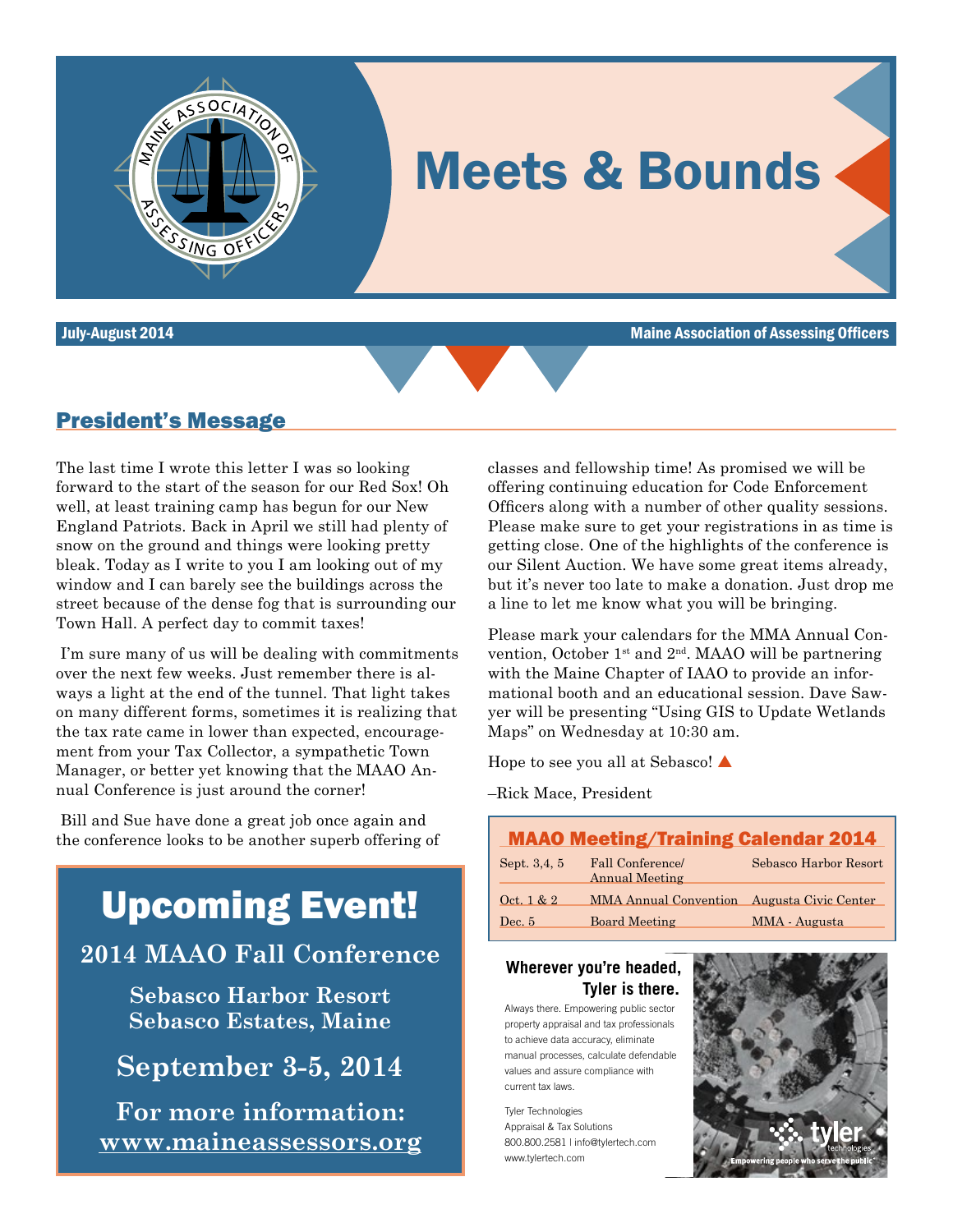### MAAO BOARD

#### PRESIDENT

2

Rick Mace, Town of York Phone: 363-1005 E-mail: rmace@yorkmaine.org

### VICE PRESIDENT

Ruth Birtz, Town of Lincoln Phone: 794-3372 E-mail: assessor@lincolnmaine.org

#### **SECRETARY**

Tammy Brown, Town of North Haven Phone: 867-4433 E-mail: tammybrown4139@aol.com

### TREASURER

Martine Painchaud, Town of Eliot Phone: 439-1813 E-mail: mpainchaud@eliotme.org

### FIRST PAST PRESIDENT

Darryl McKenney, Town of Waldoboro Phone: 832-5369 E-mail: assessor@waldoboromaine.org

#### SECOND PAST PRESIDENT

Tammy Brown, Town of North Haven Phone: 867-4433 E-mail: tammybrown4139@aol.com

### **DIRECTORS**

Dan Robinson Phone: 985-2102, ext 1310 E-mail: drobinson@kennebunkmaine.us

Roger Hoy Phone: 724-7475 E-mail: mhoy5@roadrunner.com

Mark Caldwell, Town of Farmington Phone: 778-6530 E-mail: assessor@farmington-maine.org

Mike D'Arcangelo, Town of Gorham Phone: 222-1600 Email: mdarcangelo@gorham.me.us

Jacquline Robbins, Town of Monroe Phone: 525-3515 Email: bonaire4@myfairpoint.net

Sue Varney, Town of Wiscasset Phone: 882-8200 E-mail: assessor@wiscasset.org

William Healey, Jr., Town of Cumberland Phone: 829-2204 E-mail: bhealey@cumberlandmaine.com

Lewis Cousins, City of Presque Isle phone: 760-2714 email: lcousins1@maine.rr.com

### MEMBER PROFILE: Phillip Drew, Bangor



Phil attributes his enjoyment of assessing and math to his 4th grade teacher. Not the young teacher who started the year and would put her head down on the desk just after lunch and cry, but to her replacement. This replacement was a veteran and she emphasized the importance of math. After high school in Milo, Maine Phil worked at Bailey Lumber Company for three years. Since the owner had two sons Phil decided his future was limited and so in 1985 he decided to attend the University of Maine and study Agricultural and Resource Economics. With a BS in Economics his first position was with

Farm Credit in Dayville, Ct. At that time, Farm Credit loan officers also performed real property appraisals. Imagine that! The person making the loan was required to determine the collateral value. Phil enjoyed the appraisal activities but not the lending side especially after suggesting to the Branch Manager not to renew lines of credit of some of the best farmers in Connecticut. I guess it is as difficult to get accurate income and expense information from a farmer as it is any owner of income-producing property.

In 1990, Phil returned to UMO for a Master's Degree in Economics. In 1991, Phil met and married his wife Mary along with her four children. Due to the responsibility of family life Phil completed all the course work but never completed his thesis and then set his sights on the appraisal/assessing field. In 1992, Phil sat for the assessor review course and passed the CMA exam (taught by highly trained assssessor's with humor) on his first attempt. He attributes his success to the cushion he brought from his grandmother's kitchen chair to reduce the discomfort of those wooden seats for the 7+ hour exam. That same year Phil became a residential appraiser with an exam that did not require a seat cushion.

Having the education but lacking in real world experience, Phil volunteered with Allen Thomas in Veazie. In 1993, Ben Birch hired Phil to be on the staff in Bangor. Over the years, Phil moved from a part-time employee to an appraisal technician and then to appraiser.

In 2004, Phil traded the time he was using to preform private appraisals to become the Assessor for the town of Glenburn. Phil was honored to be the individual chosen by Glenburn to replace Mr. George Mayo (a former State of Maine Tax Assessor and another wonderful individual from Milo, Maine). Phil enjoys all aspects of the municipal assessor/appraiser work and often describes the Bangor office as the Friendly Tax Assessors – which often makes the most upset taxpayers/property owner smile. When called upon to help with teaching courses Phil will often lend a hand. When asked about his professional high points he would talk about Bangor's Assessment Ratio being about 95% for 20 straight years. The valuation model instituted by Mr. James Phillips in the 1980's has worked wonderfully all these years. Phil's personal philosophy is to always make fair and equitable decisions and treat all taxpayers with respect.

And did you know Phil was highlighted in the April 28<sup>th</sup> edition of the Bangor Daily News for his act of kindness toward the Maine Savings and Federal Credit Union employees on Broadway in Bangor. Phil heard the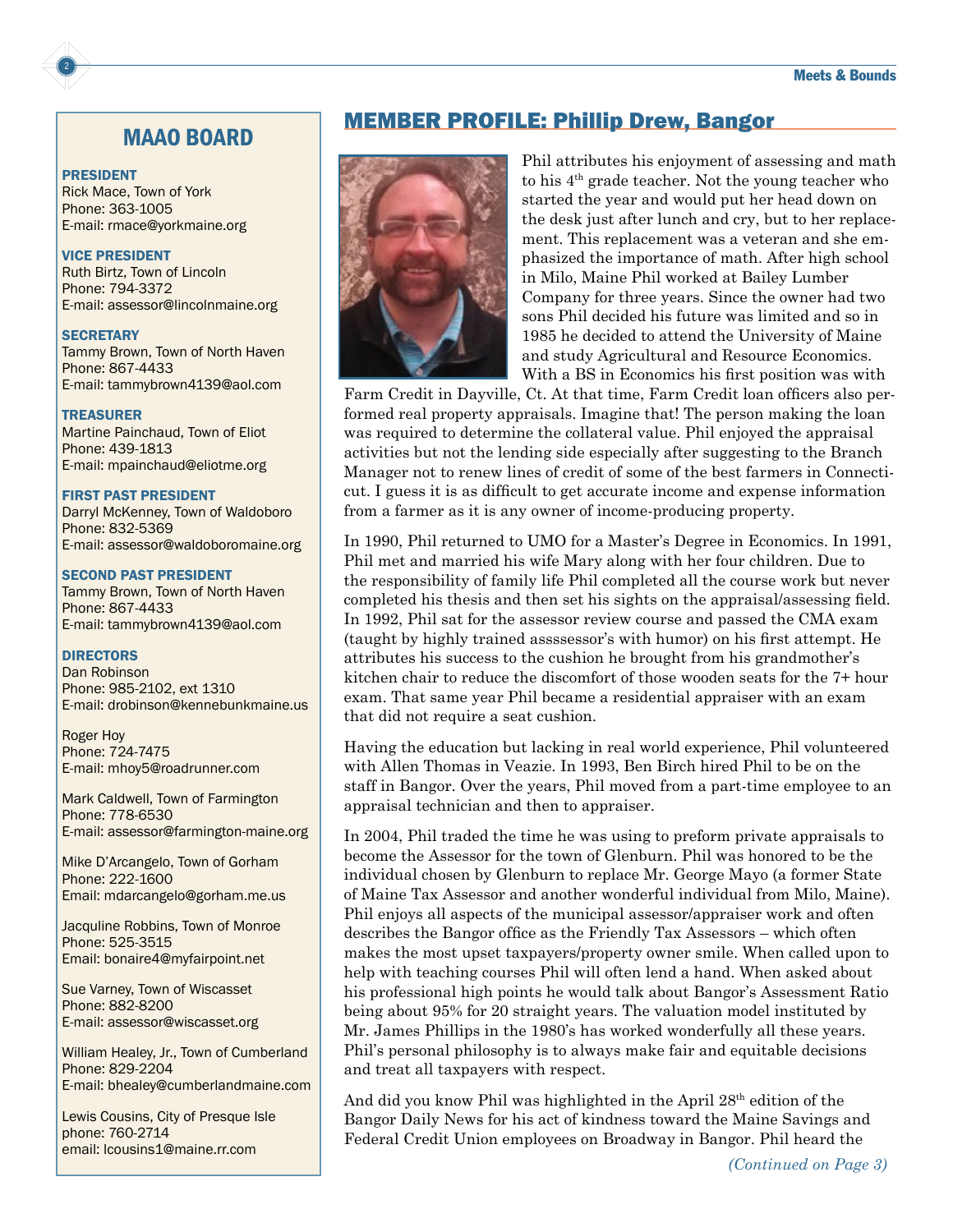## MAAO Secretaries Report

By Tammy L. Brown

The MAAO Board met on May 9th, 2014. At that meeting the board discussed the educational offerings that were held in Lincoln and Presque Isle. Both workshops were well attended and the responses from the participants were very helpful for future workshops. Thank you to those who organized and attended these workshops. It is the goal of the MAAO Board to offer educational classes that are timely and current to the present day situations. If you have any suggestions regarding a future topic for a workshop, please contact a board member.

On May 8th MAAO hosted another Board of Assessment Review workshop. We would like to thank those who attended. Speakers Sally Daggett and William Dale have agreed to hold another BAR Workshop in Machias. Be watching for the upcoming brochure regarding the date and time for this workshop.

A large part of the meeting was spent on continuing plans for the Fall Conference that will be held at Sebasco Harbor Resort once again this year. The conference committee has been hard at work finalizing the sessions. The following is a list of sessions being offered at this year's conference:

"IAAO Update & Website Review" - **Bill Healey, Scarborough Tax Assessor**

"The Good, the Bad  $&$  the Ugly – Dealing with the Media" - **IAAO President Kim Lauffer** "

"Session Title to be determined" - **Rob Crawford and N. Joel Moser of Bernstein Shur**

"Sales Ratio Analysis" - **IAAO National Instructor, Tom Frey**

CEO Training – "Less than Ideal – The Relationship Between the Assessing Office and the Code Enforcement Office" - **Duward Parkinson, Bergen & Parkinson, LLC**





"Assessing 101 – Changing Assessing World" - **Jim Murphy Jr., Murphy Appraisal Services**

MAAO Membership Meeting – Listserv Topics

**Mace, Assessor of York, Maine** 

### "Legislative Update" - **Dave Ledew, Maine Revenue Services & Geoff Hermann, MMA**

We will be once again holding the MAAO Annual Meeting at the luncheon on Thursday afternoon. We hope you can plan to join us.

The Board reviewed a scholarship application that they had received. That scholarship has been granted and we look forward to being able to meet the needs of anyone who may need to use this scholarship in the future.

The next MAAO Board Meeting will be held on August 9th at MMA in Augusta at 10:00. If you have anything you would like the board to take up, please contact any board member.

Until next time.... $\blacktriangle$ 

### *Member Profile – Continued from Page 2*

branch bank had been robbed so he brought in a bouquet of flowers to cheer up the employees. When asked why he did it his response was, "If someone's robbed, I would imagine that for the next few days or weeks, I would always be looking at that next person to walk through the door differently." "I thought wouldn't it be nice if they saw the next person walking in with flowers instead of a weapon." As the story points out, this is not the first time Phil has done this, he has done it on two other occasions.

This just shows that not only are Assessor's friendly but compassionate as well.  $\triangle$ 



*Serving over 400 Maine Communities!*

*56 Banair Road, Bangor, Maine www.triosoftwarecorp.com Phone – 888.942.6222 Email – trio@harrislocalgov.com*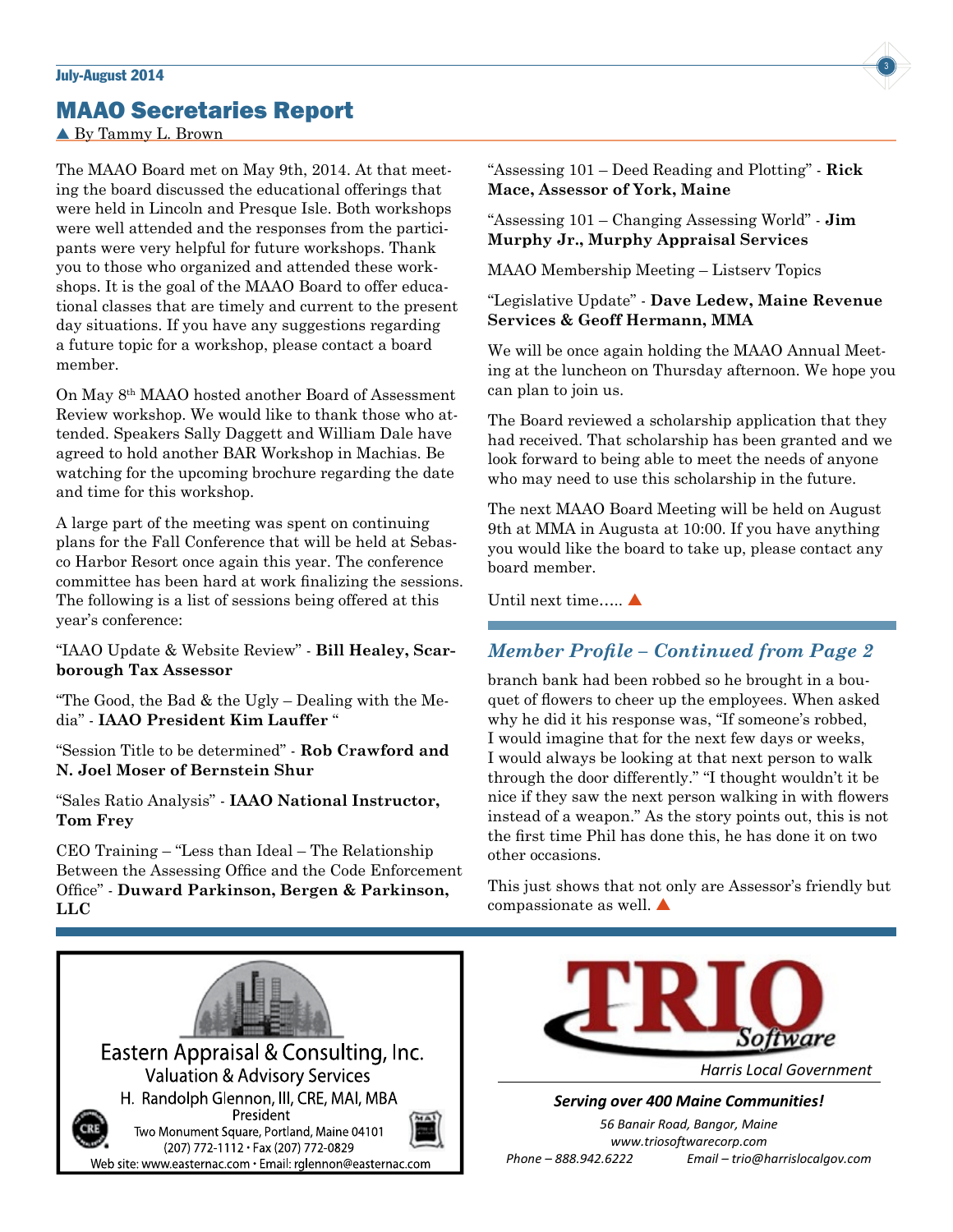## *MAAO 2014Fall Conference September 3rd – 5th*



April 1, 2014

4

Dear Merchant and Friend of MAAO,

The Maine Association of Assessing Officers is a nonpolitical, nonprofit organization founded in 1960. Today, MAAO has more than 230 members throughout the State. Our mission is to promote the fair and equitable appraisal and proper administration of property assessment through continuing education and exchange of ideals and information for its membership.

The funds raised at this year's Silent Auction, to be held at our Annual Conference from September 3<sup>rd</sup> to 5<sup>th</sup> at Sebasco Harbor Resort, will be used to continue our educational goals.

Your donation to this effort will be greatly appreciated and your business' contribution will be prominently acknowledged at the conference and in our subsequent newsletter.

Please do not hesitate to contact me for additional information regarding this year's Silent Auction.

Sincerely,

Rick Mace, Chair MAAO Silent Auction Committee rmace@yorkmaine.org

*MAAO is an affiliate member of the International Association of Assessing Officers*



## *Visit us at our website: www.maineassessors.org*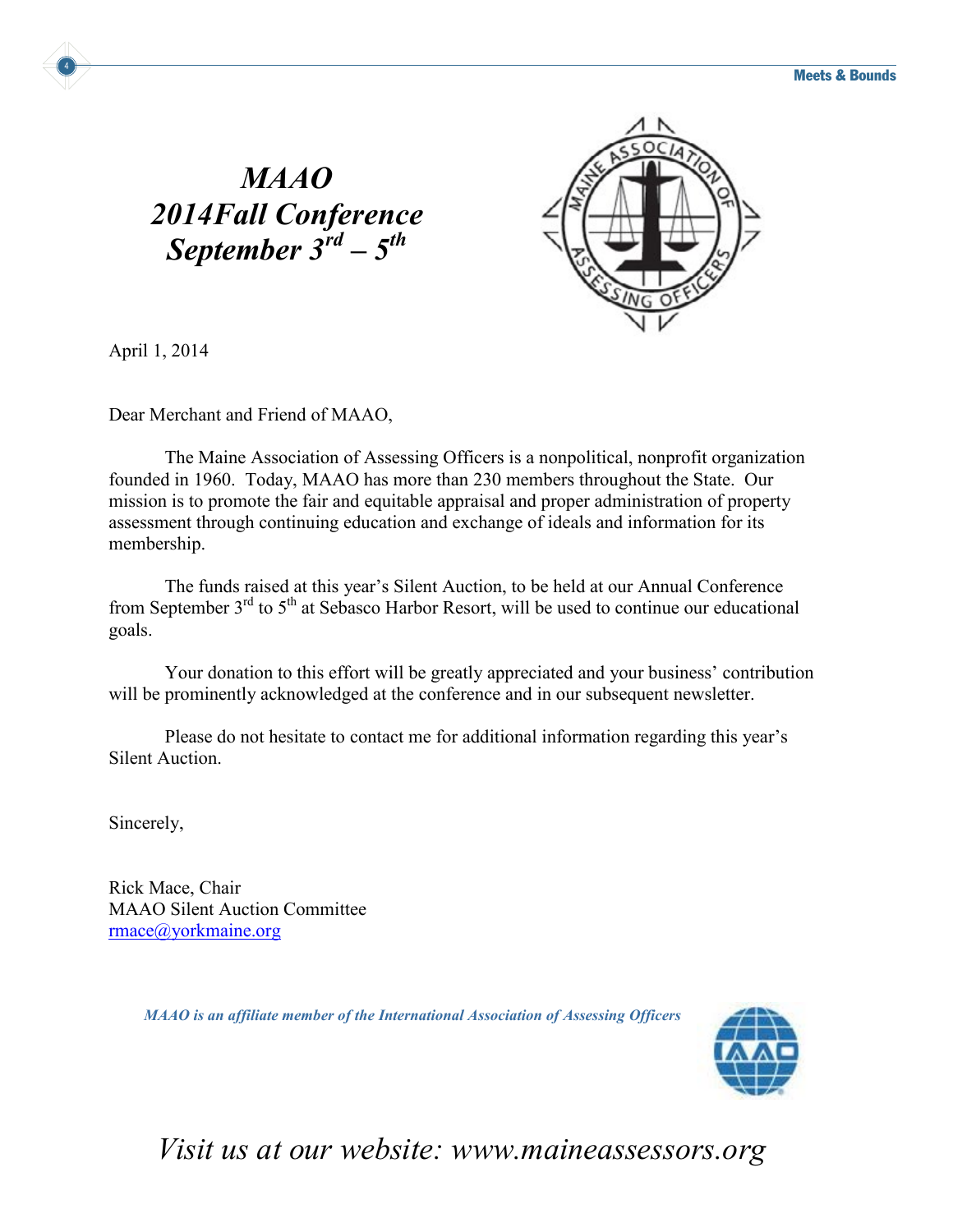### **July-August 2014 5**

## MEMOIRS IN THE ASSESSING FIELD

▲ By Ruth E Birtz, Town of Lincoln

I am sure everyone out there is familiar with the sergeant's slogan on the TV show Hill Street Blues, "Let's be careful out there." I would just like to pass on a little

advice to fellow assessors that I have learned over the years, you might say these are my David Lettermen's top ten:

- 1. Never approach an irate property owner that has a live weed whacker pointed at you.
- 2. Never back up to take a photo of a property in the winter without checking for ice. The older you get the harder you hit the pavement.
- 3. If there is a tree across the road to prevent you from getting to the property you are trying to

inspect, you aren't necessarily doing the property owner a favor by moving that tree. Believe it or not it actually might have been put there to prevent you from accessing their property.

- 4. If you see a mobile home with a piece of the skirting removed, don't assume it's a maintenance issue. Approach the trailer with caution; you never know when a mother pit bull and her puppies will appear.
- 5. Do not ever complete a property inspection on someone who is going through a hostile divorce and his former spouse's name is the same as yours.
- 6. If you knock on a door and the property owner opens the door and a cloud of smoke that smells

like marijuana greets you, tell the property owner it is obviously an inconvenient time to complete the inspection and you will reschedule.

> ordinary when a huge German shepherd walks under you skirt between your legs and lifts you off the ground while you are asking questions about his owner's home. Just maintain balance.

> 8. Always wonder why a taxpayer keeps you on an inspection for an unusual amount of time with questions that don't appear relevant to the inspection. It could be that you too have a wardrobe malfunction and your camera strap managed to unbutton your shirt to your waist while walking between houses. Not quite

> > **Mark L. Plourde, MAI**

as famous as Janet Jackson but I assure you just as embarrassing.

- 9. Do not try to complete an interior inspection on a residence that has all its windows covered and a series of small propane tanks hooked up as fuel.
- 10. If you're walking through the woods to find a seasonal hunting camp and there is a series of camouflage tents half way up the trees throughout the property, leave. You probably do not want to know what is under those tents.

I encourage other assessors to share their learning experiences from their years of assessing.  $\triangle$ 

7. Act like nothing is out of the

Maineland CONSULTANTS **Maine's Real Property Experts since 1986** (207) 774-6226 Maineland's team of eleven appraisers is dedicated to providing our clients with reliable commercial & residential appraisals. David Harrigan, #CG124, Principal 30 Exchange Street . Portland, ME 04101 www.mainelandconsultants.com



P.O. Box 220 Gorham, ME 04038

Phone: 207-893-8345 Fax: 207-893-8345 E-mail: mplourde@mainevaluation.com URL: www.mainevaluation.com



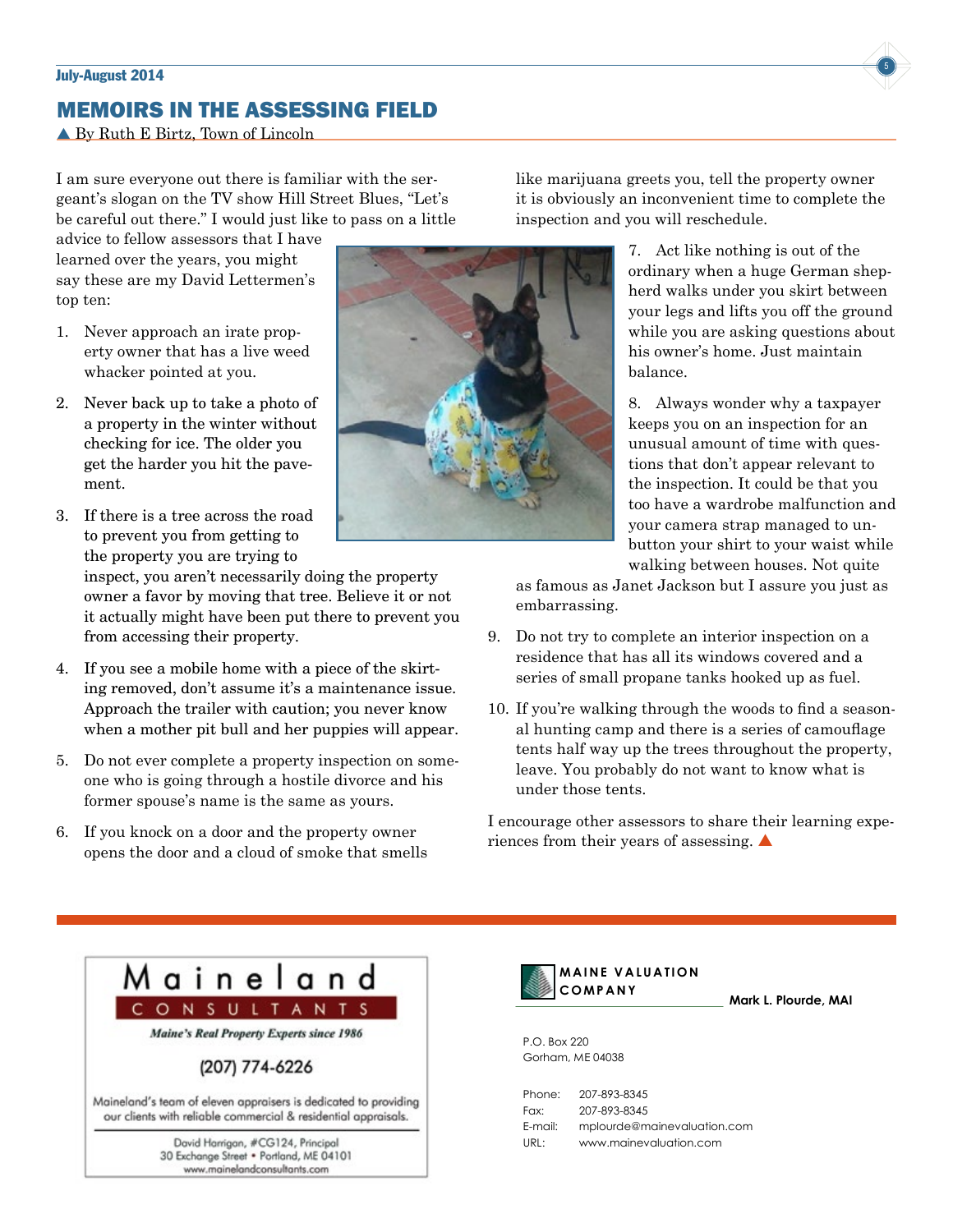

## CMAAO Spring Training

The following pictures are from training sponsored by the Central Maine Assessor's Association in April. This was a daylong course for Assessors and focused on the use of the TRIO program. Mary Hauger and Lillian Smith reported they had over 60 people in attendance and were very pleased with the attendance and the course material. They wanted to extend a special thanks to Jim Murphy who stepped in for Joe Salley who had to cancel out because his wife who was expecting their second child was having complications. Mom and baby girl are doing fine now. Congratulations Joe.  $\blacktriangle$ 



## MAAO Spring Training, Lincoln Maine

A new training event this year was Assessing and Code Enforcement training in Lincoln. The event was held on a Saturday in hopes of reaching more selectmen. Approximately 40 people attended. The group included Assessors, Code Enforcement Officers, Realtors, Town Managers, Property Inspectors and Selectmen/women. The training was held at the local Region III Vocational and Technical School. The Culinary Arts program served lunch an exceptional lunch for the attendees. Again a special thank you to Mike Rogers who filled in for Joe Salley on the BETR – BETE session.

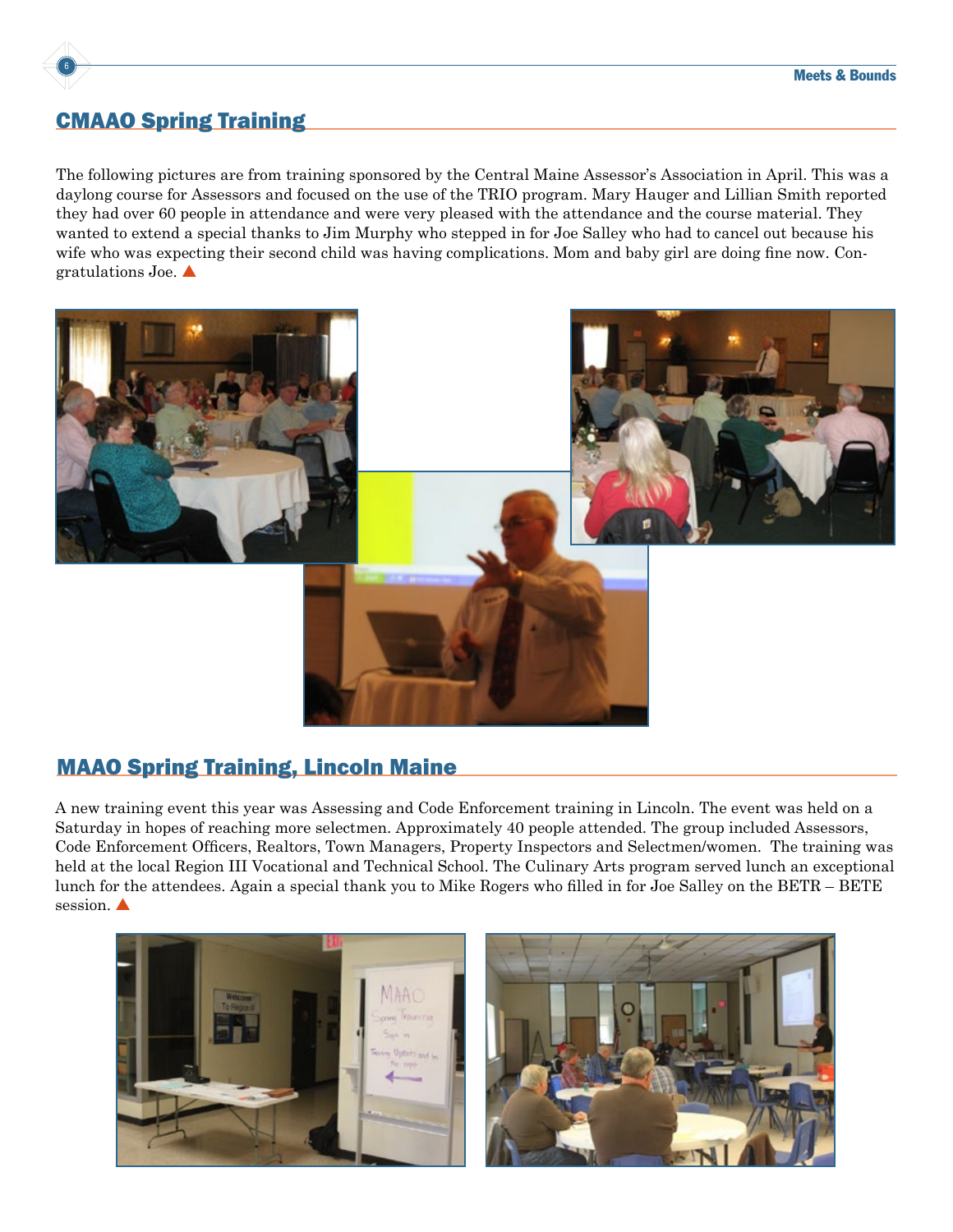### What's Happening Up North

By Lewis Cousins, Assessor - Code Enforcement Officer - Towns of Mapleton, Chapman, Castle Hill

Lona LaFrancis, Tony Levesque, and Louis Cousins were essential to organizing the Northern Maine Spring Workshop that was held on May 2<sup>nd</sup>. The workshop was held at the Northern Maine Development Commission in their conference room. This facility came equipped with smart board system, which they offered free, as a part of their support to municipalities. The room is wonderfully comfortable for groups of up to 30 and Cindy's sub shop provided a very nice soup and sandwich layout. Many nice comments were made regarding the facility and lunch.

As for attendance, there were 14 CMA's in the room. I can only think of two others in the county, so we got to most everyone. The good news is there were 4 people interested in the profession in attendance. Steve LeMay has agreed to conduct training sessions with these 4 folks, as he has done with so many of us up here. We need them all and Steve has been an outstanding mentor for us individually and for the profession as a whole. He deserves an article to ensure credit due is delivered.

For presentations, Sewall Company sent a GIS specialist and their Northern Maine Engineer to speak on what services they can offer in digitizing, mapping, and planning. Several projects done and in use in other municipalities were demonstrated and discussed in great detail and the processes that happened to get these projects up and running.

Mike Rogers made the trip up and stood in for Joe Salley and gave a update on the Maine Revenue stance on BETE, as well as an overview of the state of the program, effects it having on Maine Revenue, and how the truly proper means of administration is more than likely going to be determined by a judge in some lawsuit that is bound to happen. Mike also gave an update on the tax calculator, enhanced BETE, and Tif's.

Tony Pinette of Maine Revenue Services and Christy Sirois gave a presentation on TRIO reports for the Municipal Valuation Report and the use of excel as a tool for assessors after lunch. Many good tips were shared and a very useful handout was given to all.

We wrapped up with the folks from Maine Revenue Services, Steve LeMay, Tony Pinette, Ardis Brown holding a open discussion with questions from the floor, issues in assessing, issues in management, issues in government, and so on. Plenty of good information was exchanged.

**Caribou:** In November Beth O' Bar resigned from the City of Caribou. Penny Thompson moved from the assistant assessor to the assessor. Tony Michaud took the Assistant Assessor position in Caribou.

**Presque Isle:** Tony Michaud resigned to work in Caribou. Lona LaFrancis retired May 1st.

**Van Buren:** Colby Doody resigned to take a position as an appraiser in Massachusetts.

That's pretty much all I know for now.  $\blacktriangle$ 

## **Membership Questions?**

Please contact Affiliate Services at: 1-800-452-8786 www.memun.org

*The Warren Group is the leading provider of timely and reliable information for real estate and financial service professionals. Our commitment to deliver impartial news and accurate data has earned the trust of informed decision-makers since 1872.*



Thanks to all of you for your support & cooperation as we continue our "working partnership." Please visit

### **www.thewarrengroup.com**

to learn about The Warren Group and our Real Estate Records Service – a searchable database of every \$1,000+ real estate transaction that has taken place in Southern New England since 1987.

 **Ellen Docherty • Elizabeth Santos phone 800-356-8805 • fax 617-428-5120 Linda MacDonald 617-896-5319 phone 800-356-8805 • fax 617-428-5120 Phone 800-356-8805 • Fax 617-428-5120 Ellen Docherty 617-896-5361 Ellen Docherty 617-896-5361**

280 Summer Street • Boston, MA 02210-1131

BANKER & TRADESMAN www.thewarrengroup.com THE COMMERCIAL RECORD